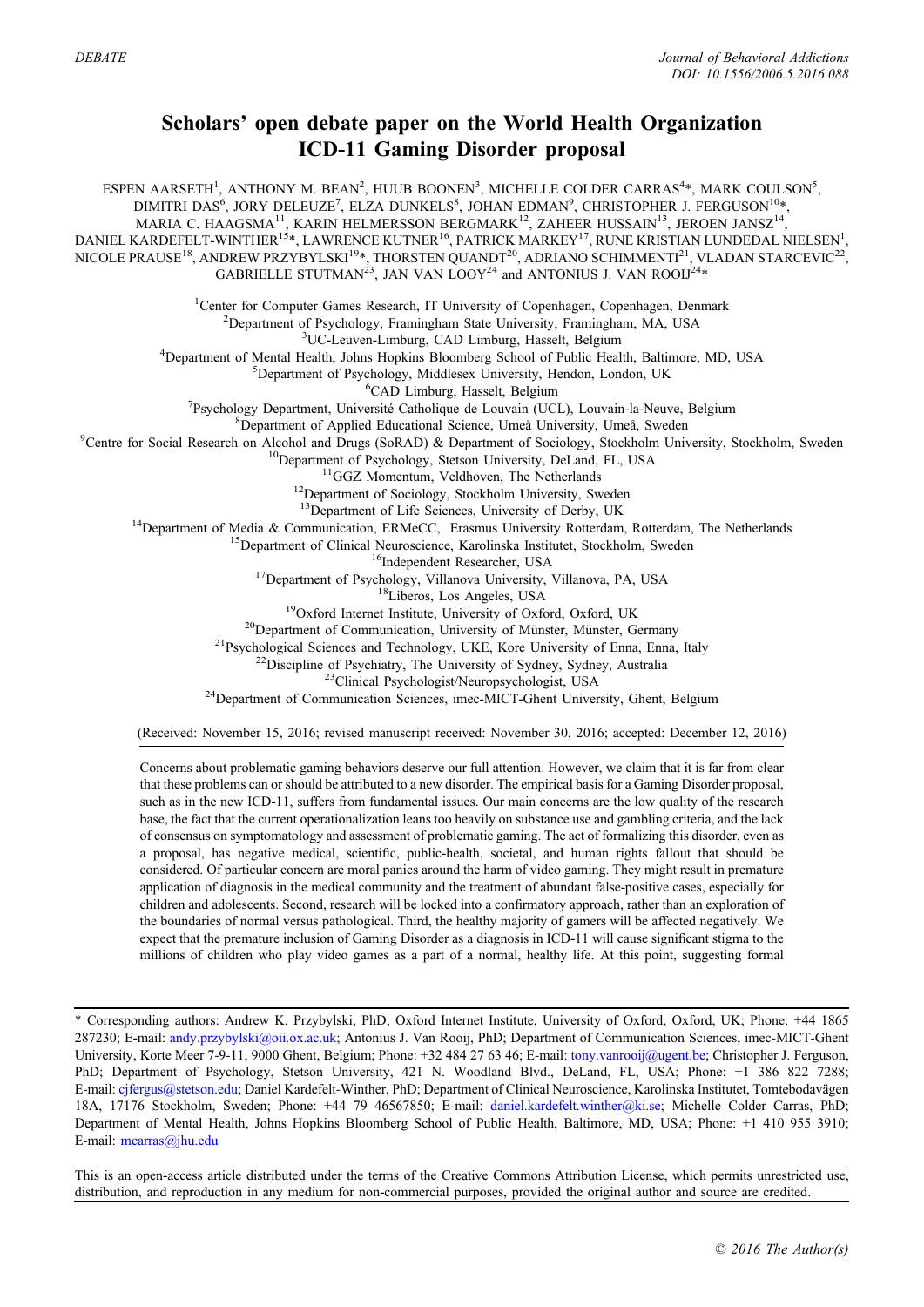diagnoses and categories is premature: the ICD-11 proposal for Gaming Disorder should be removed to avoid a waste of public health resources as well as to avoid causing harm to healthy video gamers around the world.

Keywords: gaming disorder, ICD-11, DSM-5, diagnosis, moral panic, negative implications

This debate paper is a copy of a letter that the authors sent to the WHO Topic advisory group on Mental Health under the subject header "Gaming Disorder in ICD-11: Letter of concern" on November 9, 2016. It reflects the *personal* opinion of the authors involved. The content of this debate paper does not necessarily reflect the official opinion of their respective institutions.

## REGARDING THE GAMING DISORDER PROPOSAL

We are a group of scholars interested in the role of new media in society, with a special interest in technologies such as video games, the Internet, and social media. Some of us have worked in particular on the problematic aspects of technology use; our group includes scholars who work on the epidemiology of healthy and unhealthy use of new media, the assessment and treatment of problematic use, as well as potential protective factors. We also work more broadly in related areas such as children's rights in a digital age, on advancing global access to online opportunities and fostering digital citizenship, as well a range of other positive aspects related to the use of new media that are important in the lives of children and adults today. Other signatories work in a variety of disciplines within the social and natural sciences, with a common interest in research on addiction and mental health. We are independent scholars, unaffiliated with any media industry and receiving no funding from them. Many of us have published research that debates the role of video gaming in mental health and the necessity of a new diagnosis/disorder related to problematic video gaming, and four of us wrote our doctoral dissertations specifically on the subject of problematic gaming. Thus, we were keenly interested to hear about the WHO ICD-11 proposal for a new category named "Gaming Disorder" ([WHO, 2016a](#page-3-0), [2016b](#page-3-0), [2016c\)](#page-3-0).

Concerns about problematic gaming behaviors deserve our full attention. Some gamers do experience serious problems as a consequence of the time spent playing video games. However, we claim that it is far from clear that these problems can or should be attributed to a new disorder, and the empirical basis for such a proposal suffers from several fundamental issues. Thus, we believe that, at this point, suggesting formal diagnoses and categories is premature and the proposal should be removed to avoid a waste of resources in research, health, and the public domain. Removing the proposal would also prevent significant violations of children's rights to play and participate in digital environments, preserving their right to freedom of expression.

Our main concerns are the following:

1. The quality of the research base is low. The field is fraught with multiple controversies and confusions and there is, in fact, no consensus position among scholars. This is indicated by a recent publication on "Internet Gaming Disorder" in the journal Addiction (Griffi[ths et al., 2016\)](#page-2-0), coauthored by 28 scholars in the field. Therefore, it is premature to include Gaming Disorder as a formal diagnosis in another classification system. Primary concerns have been noted in a number of academic publications (see references). Moreover, the size of the problem is unclear: mischievous and extreme patterns of participant responding have been shown to inflate prevalence estimates [\(Przybylski, 2016\)](#page-3-0) and the proprietary nature of most data do not allow for systematic synthesis of the existing evidence. Furthermore, nearly all of the research in this area is purely tentative or speculative in nature as clinical studies are scarce and suffer from low sample sizes: reported patient numbers do not always correspond to clinical reality, where patients can be hard to find ([Van Rooij,](#page-3-0) [Schoenmakers, & van de Mheen, 2017\)](#page-3-0).

- 2. The current operationalization of the construct leans too heavily on substance use and gambling criteria. Comparisons of gaming behavior with substance use disorders are interesting, but should not be the interpretive framework applied in the exploratory phase of understanding a problem behavior. Significant differences between behavioral and substance driven problematic behavior exist, among which are the problematic understanding of withdrawal effects or tolerance to use (Griffi[ths et al., 2016;](#page-2-0) [Van Rooij &](#page-3-0) [Prause, 2014](#page-3-0)). Applying symptoms reminiscent of substance use disorders to gaming behaviors too often pathologizes thoughts, feelings and behavior that may be normal and unproblematic in people who regularly play video games. These over pathologized symptoms may include those related to thinking a lot about games, using them to improve mood or lying to parents or significant others about the amount of time spent gaming. These criteria may therefore have low specificity, and applying criteria with low specificity may lead to many gamers being misclassified as having problems when, in fact, they experience little to no functional impairment or harm as a consequence of their gaming. Moreover, current criteria have not been properly evaluated for construct, content, or face validity, chiefly because of lack of clinical data. In addition, emerging evidence suggests that current criteria do not predict problematic outcomes from gaming particularly well because they are not aligned with the gaming context and culture.
- 3. There is no consensus on the symptomatology and assessment of problematic gaming. Claims regarding symptoms or predictors of problematic gaming are often based on flawed interpretations of survey data, flawed application of statistical analysis, and an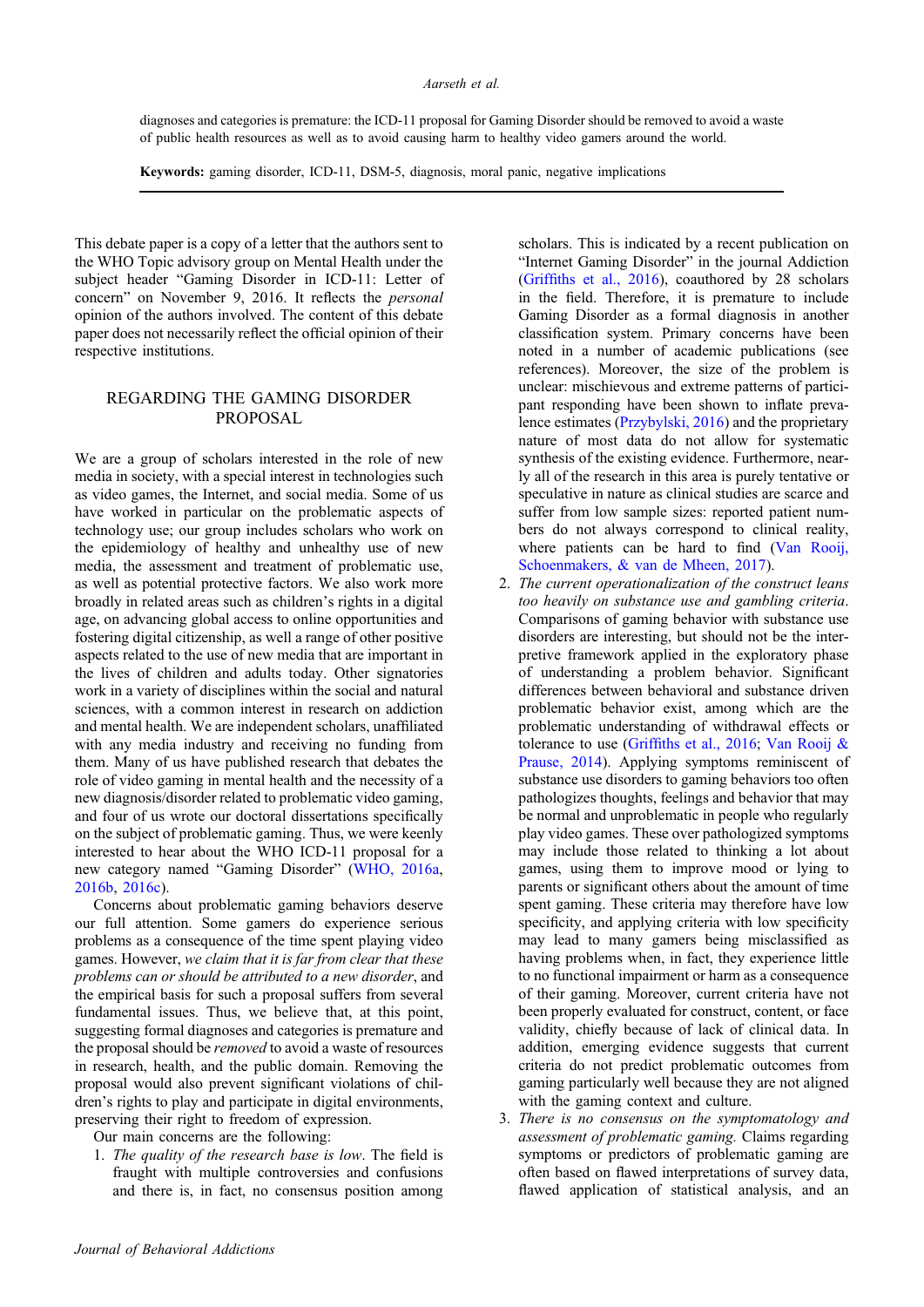<span id="page-2-0"></span>over-reliance on psychometric evaluations where patient interviews are necessary to distinguish clinically significant signs and symptoms from normative behavior. This is especially relevant since a few studies involving actual patients reveal high comorbidity between gaming behavior and other disorders; in other words, it has not been convincingly demonstrated that problematic gaming is not better viewed as a coping mechanism associated with underlying problems of a different nature [\(Kardefelt-Winther,](#page-3-0) [2014\)](#page-3-0). Misclassifying such problems as Gaming Disorder could lead to worse treatment outcomes for patients.

The act of formalizing this disorder, even as a proposal, has negative medical, scientific, public-health, societal, and rights-based fallout that should also be considered.

- 1. Moral panics around the harm of video gaming might result in premature application of a clinical diagnosis and the treatment of abundant false-positive cases, especially among children and adolescents. The presence of a current moral panic regarding video games may cause the medical community to take illconsidered steps, despite ambiguous research evidence, that do more harm than good to the global community of video gamers through the pathologizing of normal behavior. The video gaming community is estimated to comprise up to 80% of the population in developed countries and is rapidly growing in developing countries. Furthermore, the proposed categories are likely to be met with significant skepticism and controversy by both the scholarly community and the general public, doing harm to the reputation of the WHO and the medical community more generally. This would dramatically reduce the utility of such a diagnosis, in particular as it is not grounded in a proper evidence base. There is no substantial difference between gaming and most other forms of entertainment, and pathologizing one form of entertainment opens the door to diagnoses involving sport, dancing, eating, sex, work, exercise, gardening, etc, potentially leading to a saturation of behavioral disorders.
- 2. Research will be locked into a confirmatory approach rather than an exploration of the boundaries of normal versus pathological. What we have learned from the DSM-5 proposal for Internet Gaming Disorder is that many researchers will see this as formal validation of a new disorder, and stop conducting necessary validity research or developing a proper theoretical foundation for behavioral addictions. This type of research will thus provide us with more screening instruments (confirmatory thinking), instead of stimulating the fundamental validation and theoretical work (exploratory thinking) that is needed to understand the phenomenology of problematic gaming. We fear that resources may be wasted in pursuing a confirmatory path that inappropriately relies on theories of substance use disorder, which have been seemingly – but not actually – validated by the ICD-11 and DSM-5 proposals.

3. The healthy majority of gamers will be affected by stigma and perhaps even changes in policy. We expect that inclusion of gaming disorder in ICD-11 will cause significant stigma to the millions of children and adolescents who play video games as part of a normal, healthy life. Raising concerns around the dangers of video gaming is known to add tension to the parent–child relationship, which exacerbates conflict in the family and can perpetuate violence against children. Furthermore, a diagnosis may be used to control and restrict children, which has already happened in parts of the world where children are forced into "gaming-addiction camps" with military regimens designed to "treat" them for their gaming problems, without any evidence of the efficacy of such treatment and followed by reports of physical and psychological abuse. These consequences would constitute violations to several rights of children according to the UN Convention on the Rights of the Child, which WHO as a UN agency is obliged to uphold. Finally, a disorder might detract attention from improving media literacy, parental education, and other factors that would actually contribute to the resolution of some of the issues with problematic gaming.

In brief, including this diagnosis in ICD-11 will cause significantly more harm than good. Given the immaturity of the existing evidence base, it will negatively impact the lives of millions of healthy video gamers while being unlikely to provide valid identification of true problem cases. Therefore, as stated previously, we suggest to remove the proposed category for Gaming Disorder.

Funding sources: Michelle Colder Carras' contribution to this research was supported by the National Institute of Mental Health Training Grant 5T32MH014592-39.

Authors' contribution: AKP, AJvR, CJF, DK-W, and MCC were directly involved in writing this debate paper. The remaining authors intellectually support the content of this debate paper.

Conflict of interest: The authors declare no conflict of interest.

## REFERENCES

Griffiths, M. D., Van Rooij, A. J., Kardefelt-Winther, D., Starcevic, V., Király, O., Pallesen, S., Müller, K., Dreier, M., Carras, M., Prause, N., King, D. L., Aboujaoude, E., Kuss, D. J., Pontes, H. M., Lopez-Fernandez, O., Nagygyörgy, K., Achab, S., Billieux, J., Quandt, T., Carbonell, X., Ferguson, C. J., Hoff, R. A., Derevensky, J., Haagsma, M. C., Delfabbro, P., Coulson, M., Hussain, Z., & Demetrovics, Z. (2016). Working towards an international consensus on criteria for assessing Internet Gaming Disorder: A critical commentary on Petry